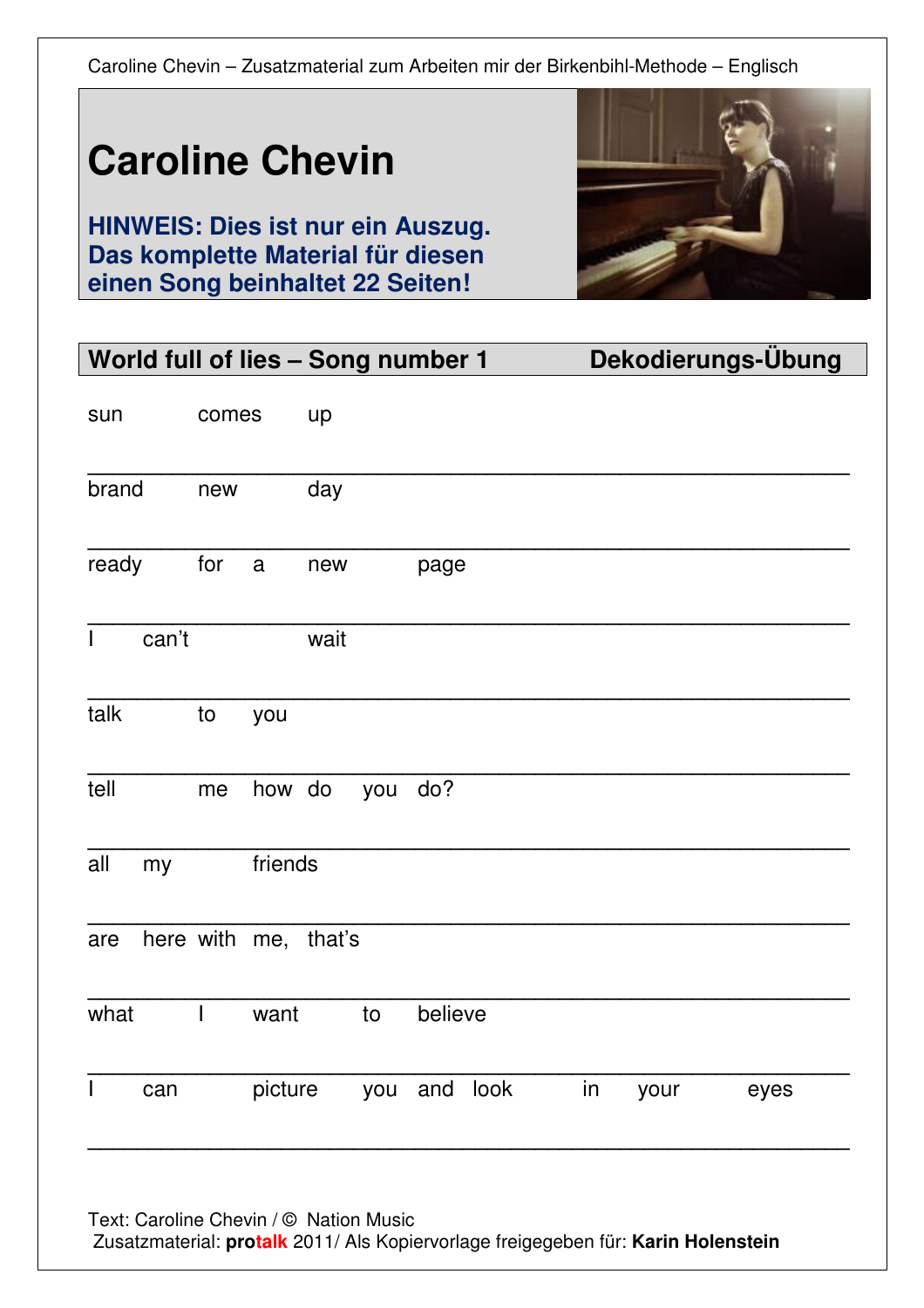# World full of lies - Song number 1 Dekodierung

| sun<br><b>Sonne</b> |             | comes<br>kommt      |                           | <b>up</b><br>auf                                   |                    |                      |               |                 |                |               |               |
|---------------------|-------------|---------------------|---------------------------|----------------------------------------------------|--------------------|----------------------|---------------|-----------------|----------------|---------------|---------------|
| brand<br>brand      |             | new<br>neuer        |                           | day<br>Tag                                         |                    |                      |               |                 |                |               |               |
| ready<br>bereit     |             | for<br>für          | $\alpha$                  | new<br>eine neue                                   |                    | page<br><b>Seite</b> |               |                 |                |               |               |
| $\mathbf{L}$<br>ich | can't       | kann-nicht          |                           | wait<br>warten                                     |                    |                      |               |                 |                |               |               |
| talk                | sprechen zu | to                  | you<br>dir                |                                                    |                    |                      |               |                 |                |               |               |
| tell<br>Erzähl      |             | me<br>mir           | how do                    | wie tust du                                        | you                | do?<br>tun?          |               |                 |                |               |               |
| all<br>alle         | my<br>meine |                     | friends<br><b>Freunde</b> |                                                    |                    |                      |               |                 |                |               |               |
| are                 |             |                     |                           | here with me, that's<br>sind hier mit mir, das-ist |                    |                      |               |                 |                |               |               |
| what<br>was         |             | $\mathbf{I}$<br>ich | want<br>möchte            |                                                    | to<br>zu           | believe<br>glauben   |               |                 |                |               |               |
| ich                 | can<br>kann |                     | picture                   | vorstellen dich und schauen                        | you and            |                      | look          |                 | in<br>in       | your<br>deine | eyes<br>Augen |
| you<br>du           | look        | ausschaust          |                           | <b>SO</b><br><b>SO</b>                             | beautiful<br>schön |                      | to<br>zu      | me<br>mir       | today<br>heute |               |               |
| L<br>ich            | can<br>kann |                     | read<br>lesen             |                                                    | between            | zwischen den         | the           | lines<br>Linien |                |               |               |
| it's<br>es-ist      |             | gonna               | gehend-zu                 |                                                    | be<br>seine        |                      | a<br>in       | perfect         | perfekter Tag  | day           |               |
| in<br>in            | a<br>einer  |                     | world<br><b>Welt</b>      |                                                    | full<br>voll von   | 0f                   | lies<br>Lügen |                 |                |               |               |

Text: Caroline Chevin / © Nation Music

Zusatzmaterial: **protalk** 2011/ Als Kopiervorlage freigegeben für: **Karin Holenstein**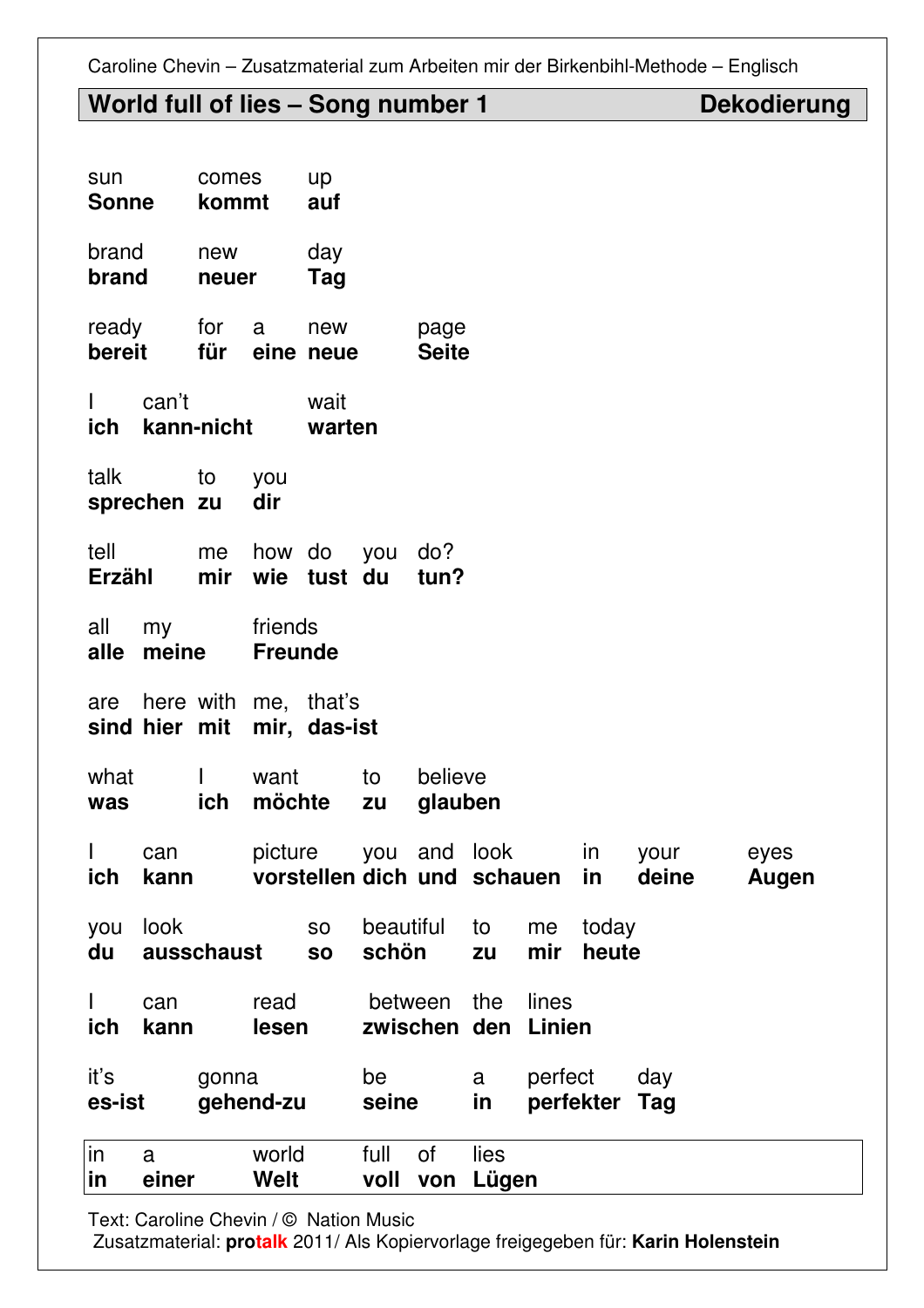**Lückentext 1** 

|  | World full of lies - Song number 1 |
|--|------------------------------------|
|--|------------------------------------|

| comes up                                    |                                                                 |
|---------------------------------------------|-----------------------------------------------------------------|
| brand new $\frac{1}{2}$                     |                                                                 |
| ready for a new __________                  |                                                                 |
| I can't wait                                |                                                                 |
| talk to you                                 |                                                                 |
| tell me how do you do?                      |                                                                 |
| all my ___________                          |                                                                 |
| are here with me, that's                    |                                                                 |
| what I want to believe                      |                                                                 |
|                                             | I can ____________________ you and look in your _______________ |
| you look so beautiful to me today           |                                                                 |
|                                             | I can read between the _________________                        |
| it's gonna be a perfect __________          |                                                                 |
| in a world full of ____________             |                                                                 |
|                                             |                                                                 |
|                                             | are never there with you __________ to ____________             |
| when I share what's inside                  |                                                                 |
| again                                       |                                                                 |
| it's just a _____________ at the end of a   |                                                                 |
| in a world full of lies                     |                                                                 |
| I tried to share what's inside              |                                                                 |
| but instead                                 |                                                                 |
| I put a ______________ after all that I say |                                                                 |
|                                             |                                                                 |
|                                             | send me ___________________ from everywhere                     |
|                                             |                                                                 |
| Text: Caroline Chevin / © Nation Music      |                                                                 |

Zusatzmaterial: **protalk** 2011/ Als Kopiervorlage freigegeben für: **Karin Holenstein**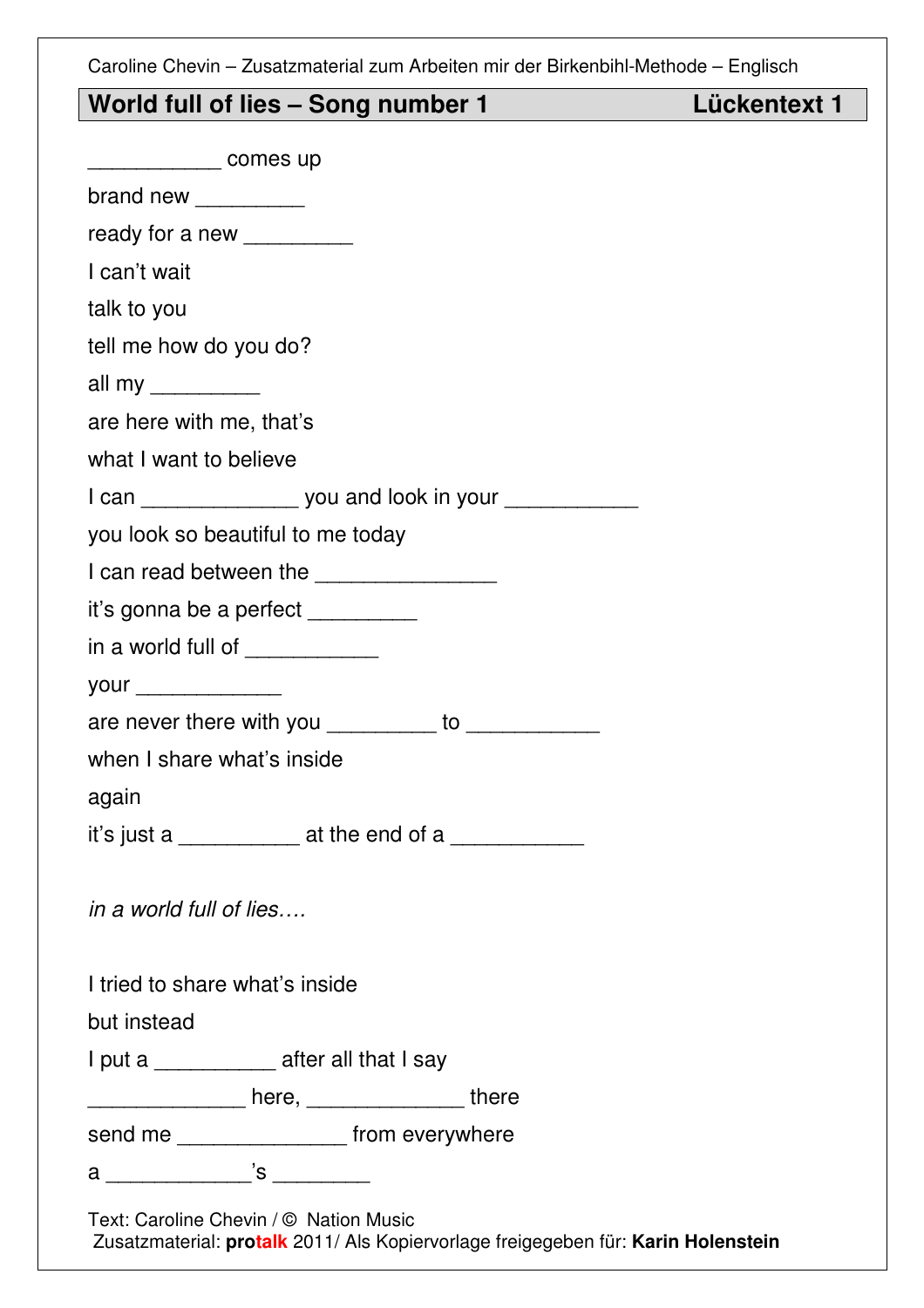## World full of lies - Song number 1 Lückentext 2

|  |  | Lückentext 2 |  |
|--|--|--------------|--|

| sun __________________ up   |                                           |                                                                      |                                                                                   |
|-----------------------------|-------------------------------------------|----------------------------------------------------------------------|-----------------------------------------------------------------------------------|
| brand new day               |                                           |                                                                      |                                                                                   |
| ready for a new page        |                                           |                                                                      |                                                                                   |
|                             |                                           |                                                                      |                                                                                   |
| <u>_____________</u> to you |                                           |                                                                      |                                                                                   |
|                             |                                           |                                                                      |                                                                                   |
| all my friends              |                                           |                                                                      |                                                                                   |
|                             | <u>_________</u> here with me, that'_____ |                                                                      |                                                                                   |
|                             |                                           |                                                                      |                                                                                   |
|                             |                                           | I can _____________________ you and ___________________ in your eyes |                                                                                   |
|                             |                                           | you _________________ so beautiful to me today                       |                                                                                   |
|                             |                                           | I ____________ ___________ between the lines                         |                                                                                   |
|                             |                                           | it'______ _________________ _______ a perfect day                    |                                                                                   |
| in a world full of lies     |                                           |                                                                      |                                                                                   |
| your friends                |                                           |                                                                      |                                                                                   |
|                             |                                           | _____________ never there with you face to face                      |                                                                                   |
|                             | when I ____________ what' __ inside       |                                                                      |                                                                                   |
| again                       |                                           |                                                                      |                                                                                   |
|                             |                                           | it' <sub>___</sub> just a smile at the end of a phrase               |                                                                                   |
|                             |                                           |                                                                      |                                                                                   |
| in a world full of lies     |                                           |                                                                      |                                                                                   |
|                             |                                           |                                                                      |                                                                                   |
|                             |                                           | I ____________ to ___________ what's inside                          |                                                                                   |
| but instead                 |                                           |                                                                      |                                                                                   |
|                             | I ________ a smile after all that I say   |                                                                      |                                                                                   |
| yeah                        |                                           |                                                                      |                                                                                   |
|                             | kisses here, kisses there                 |                                                                      |                                                                                   |
|                             | Text: Caroline Chevin / © Nation Music    |                                                                      | Zusatzmaterial: protalk 2011/ Als Kopiervorlage freigegeben für: Karin Holenstein |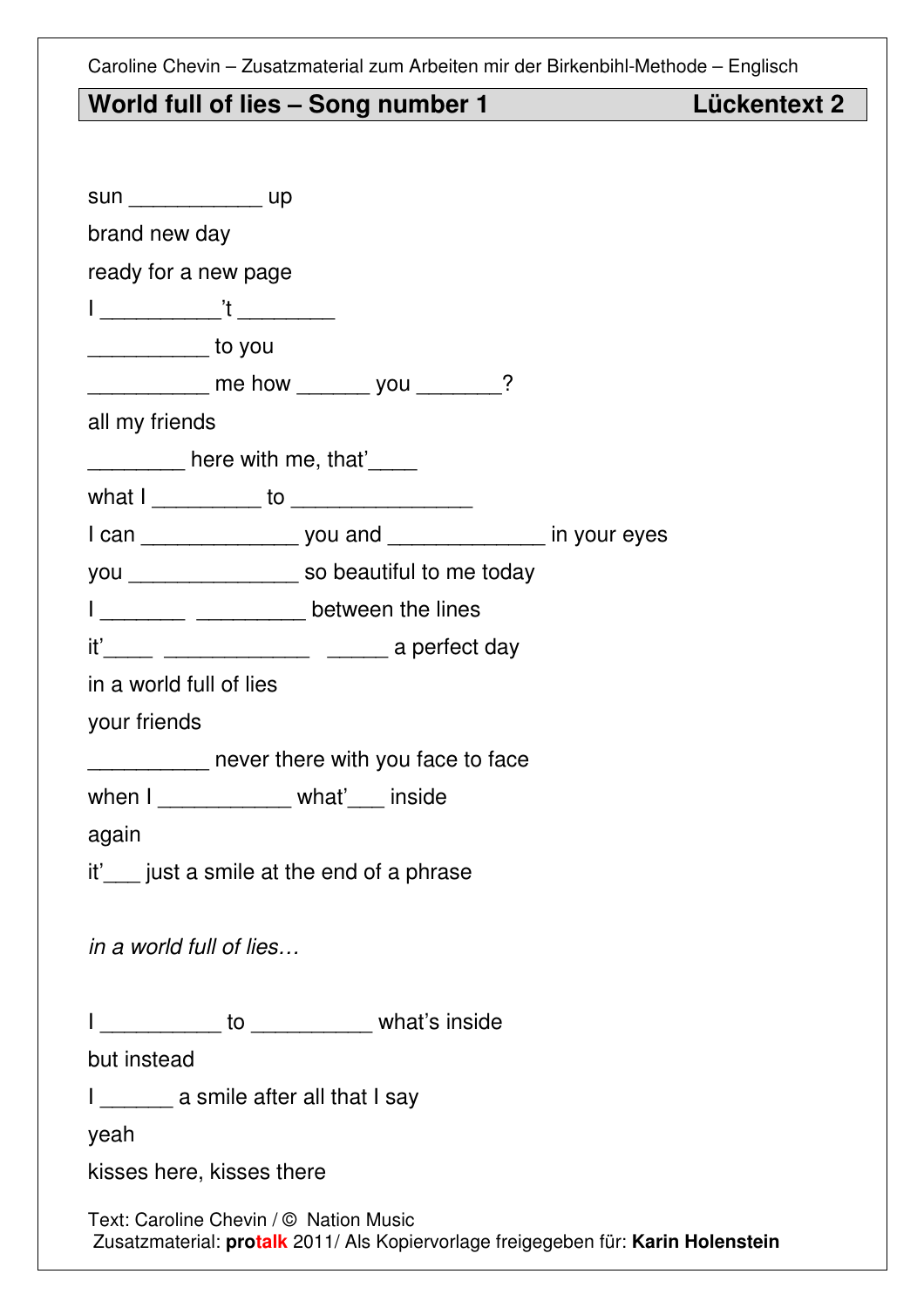### World full of lies - Song number 1 Lückentext 3

| sun comes ________                                                                                                                                         |
|------------------------------------------------------------------------------------------------------------------------------------------------------------|
| _______________ ___________ day                                                                                                                            |
| ________________ for a ___________ page                                                                                                                    |
| I can't wait                                                                                                                                               |
| talk _______ you                                                                                                                                           |
| tell me ____________ do you do?                                                                                                                            |
|                                                                                                                                                            |
| ________ my friends                                                                                                                                        |
| are here __________ me, that's                                                                                                                             |
| Louisville Louisville Louisville Louisville Delieve                                                                                                        |
| I can picture you and look in ___________ eyes                                                                                                             |
| you look so ____________________ to me today                                                                                                               |
| I can read _____________________ the lines                                                                                                                 |
| it's gonna be a ___________ day                                                                                                                            |
| in a world _______ of lies                                                                                                                                 |
| your friends                                                                                                                                               |
| are never ___________ with you face ___ face                                                                                                               |
| when I share what's ____________                                                                                                                           |
| again                                                                                                                                                      |
| it's ___________ a smile at the end _______ a phrase                                                                                                       |
|                                                                                                                                                            |
| in a world full of lies                                                                                                                                    |
|                                                                                                                                                            |
| I tried to share __________'s ___________                                                                                                                  |
| but ___________________                                                                                                                                    |
| I put a smile _____________ all that I say                                                                                                                 |
| yeah                                                                                                                                                       |
| kisses here, kisses www.com<br>Text: Caroline Chevin / © Nation Music<br>Zusatzmaterial: protalk 2011/ Als Kopiervorlage freigegeben für: Karin Holenstein |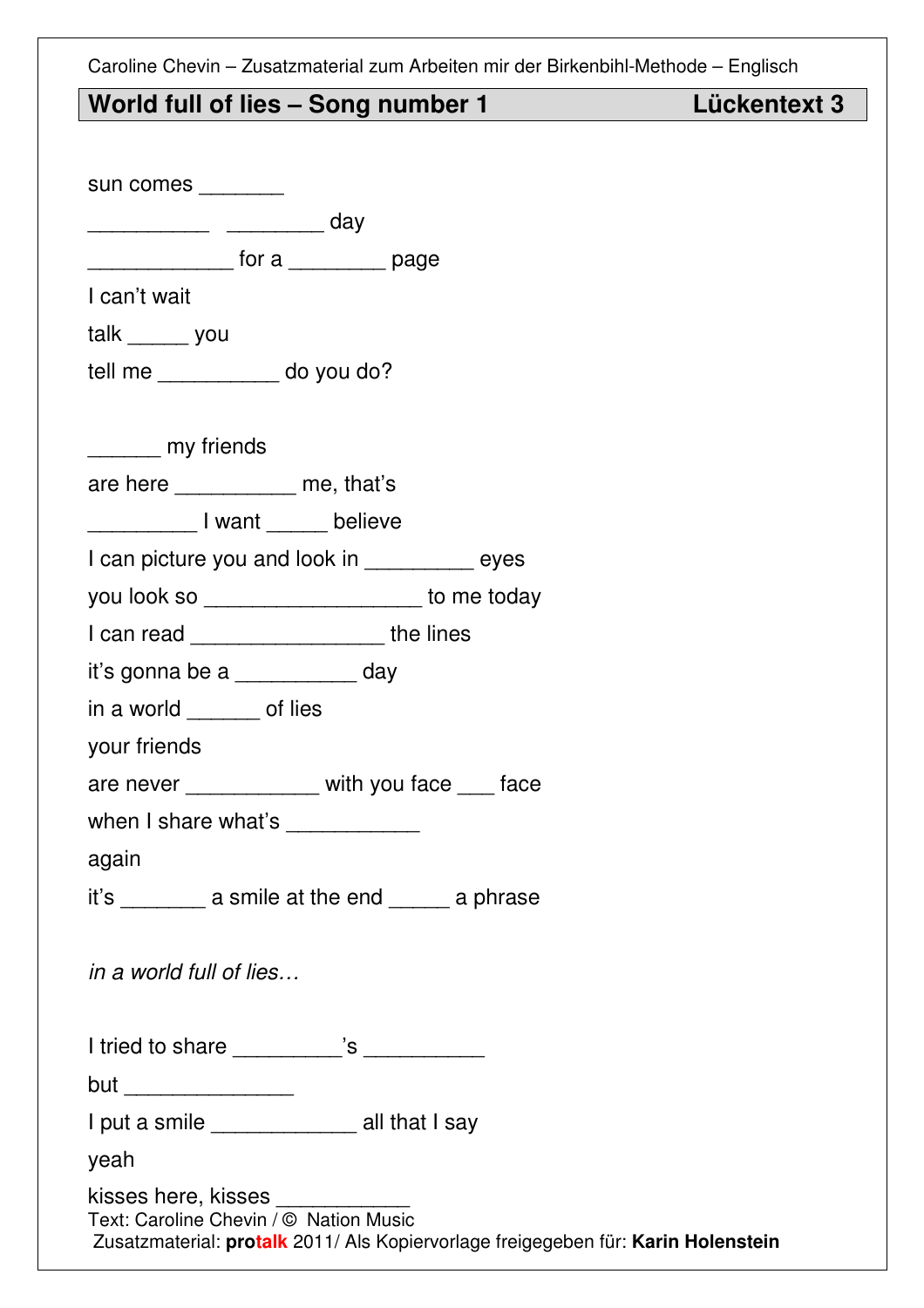# **World full of lies – Song number 1 Rück-Dekodierungs-Übung**

| <b>Sonne</b>               | kommt           |                             |       |              |    |        |               |       |       |
|----------------------------|-----------------|-----------------------------|-------|--------------|----|--------|---------------|-------|-------|
| brand                      | neuer           | Tag                         |       |              |    |        |               |       |       |
| bereit                     | für             | eine neue                   |       | <b>Seite</b> |    |        |               |       |       |
| ich                        | kann-nicht      | warten                      |       |              |    |        |               |       |       |
| sprechen zu                | dir             |                             |       |              |    |        |               |       |       |
| <b>Erzähl</b>              | mir wie tust du |                             |       | tun?         |    |        |               |       |       |
| alle<br>meine              |                 | <b>Freunde</b>              |       |              |    |        |               |       |       |
| sind hier mit mir, das-ist |                 |                             |       |              |    |        |               |       |       |
| was                        | ich             | möchte                      | zu    | glauben      |    |        |               |       |       |
| ich<br>kann                |                 | vorstellen dich und schauen |       |              |    |        | in            | deine | Augen |
| du                         | ausschaust      | <b>SO</b>                   | schön |              | zu | mir    | heute         |       |       |
| ich<br>kann                |                 | lesen                       |       | zwischen den |    | Linien |               |       |       |
| es-ist                     | gehend-zu       |                             | seine |              | in |        | perfekter Tag |       |       |
|                            |                 |                             |       |              |    |        |               |       |       |